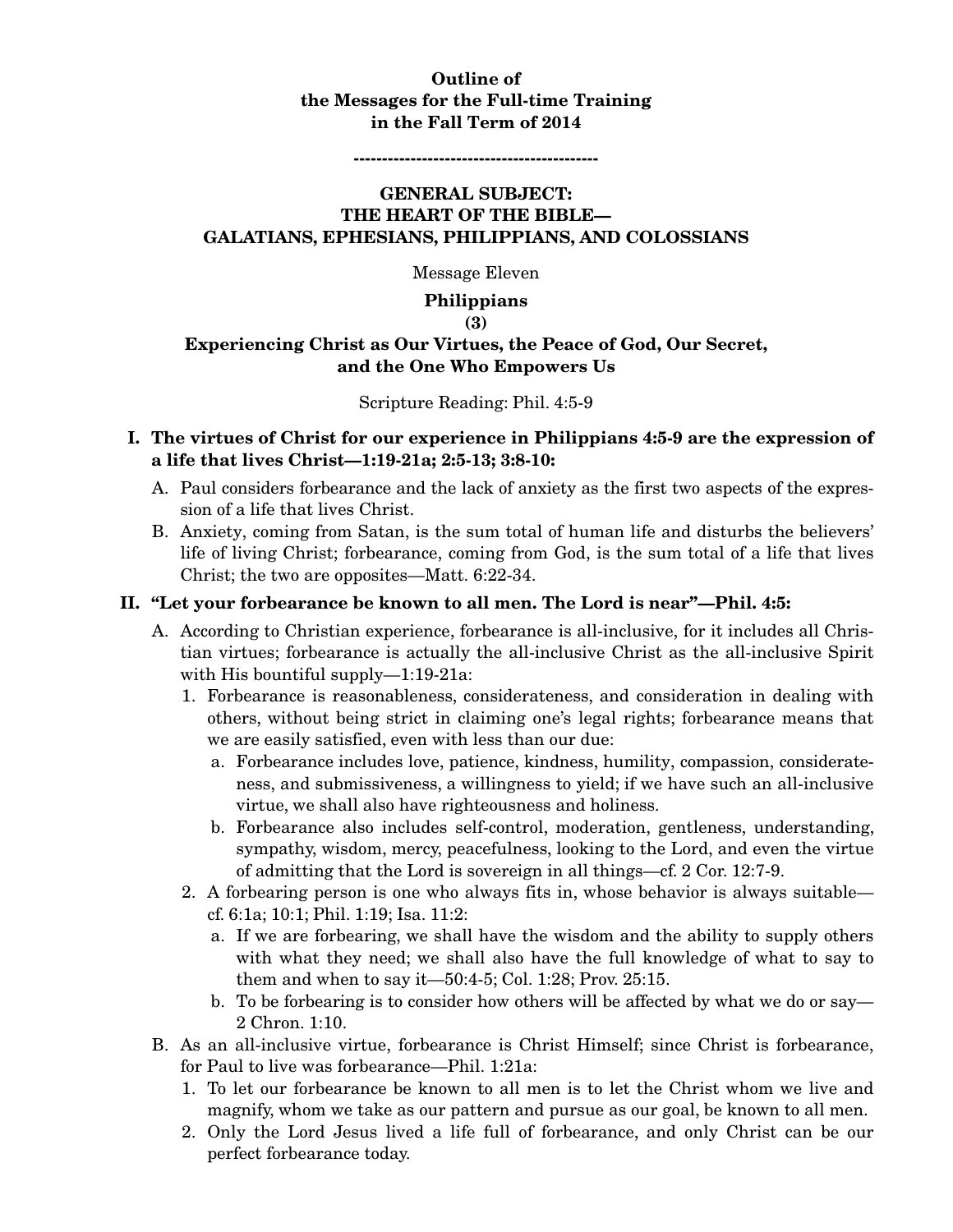- 3. To make known our forbearance is to live a life that expresses Christ as the totality of all human virtues.
- C. Immediately after speaking about forbearance, Paul says that the Lord is near:
	- 1. With respect to space, the Lord is near to us, ready to help; with regard to time, the Lord is at hand, coming soon—cf. Rom. 10:8-13.
	- 2. The Lord's being near refers primarily to His presence with us—Matt. 1:23; Exo. 33:14.
- **III. "In nothing be anxious, but in everything, by prayer and petition with thanksgiving, let your requests be made known to God; and the peace of God, which surpasses every man's understanding, will guard your hearts and your thoughts in Christ Jesus"—Phil. 4:6-7:** 
	- A. Christ Himself is the peace of God, which surpasses every man's understanding—Isa. 9:6; John 14:27; Luke 7:50; Rom. 3:17; 5:1; 8:6; 15:13; 16:20.
	- B. The words *in everything* in Philippians 4:6 refer to the many different things that happen to us day by day.
	- C. Prayer is general, having worship and fellowship as its essence; petition is special, being for particular needs; both our prayer and our petition should be accompanied by our giving thanks to the Lord.
	- D. *To God* denotes motion toward, in the sense of a living union and communion, implying fellowship; hence, the sense of *to God* here is "in the fellowship with God."
	- E. The result of practicing fellowship with God in prayer is that we enjoy the peace of God; the peace of God is actually God as peace  $(v, 9)$  infused into us through our fellowship with Him by prayer, as the counterpoise to troubles and the antidote to anxiety (John 16:33).
	- F. The God of peace patrols before our hearts and thoughts in Christ, keeping us calm and tranquil—cf. Isa. 30:15a.
	- G. If we would have a life free of anxiety, we need to realize that all our circumstances, good or bad, have been assigned to us by God in order to serve us in fulfilling our destiny to gain Christ, live Christ, and magnify Christ—Rom. 8:28-30; Matt. 10:29-31; 2 Cor. 4:15-18.
- **IV. "Finally, brothers, what things are true, what things are dignified, what things are righteous, what things are pure, what things are lovely, what things are well spoken of, if there is any virtue and if any praise, take account of these things"— Phil. 4:8:** 
	- A. These virtues are the expressions of God's attributes lived out from within the pursuers of Christ, who is the embodiment of God.
	- B. These virtues are six governing aspects of a life that lives Christ:
		- 1. A life that lives Christ is true—ethically truthful, without any pretense or falsehood.
		- 2. A life that lives Christ is dignified—honorable, noble, grave, solid, weighty, and worthy of reverence—1 Tim. 3:8, 11; Titus 2:2; cf. Rom. 9:21.
		- 3. A life that lives Christ is righteous—right before God and man—Phil. 3:9.
		- 4. A life that lives Christ is pure—single in intention and action, without any mixture—Matt. 5:8.
		- 5. A life that lives Christ is lovely—lovable, agreeable, and endearing.
		- 6. A life that lives Christ is well spoken of—renowned, of good repute, attractive, winning, and gracious—Hosea 14:7.